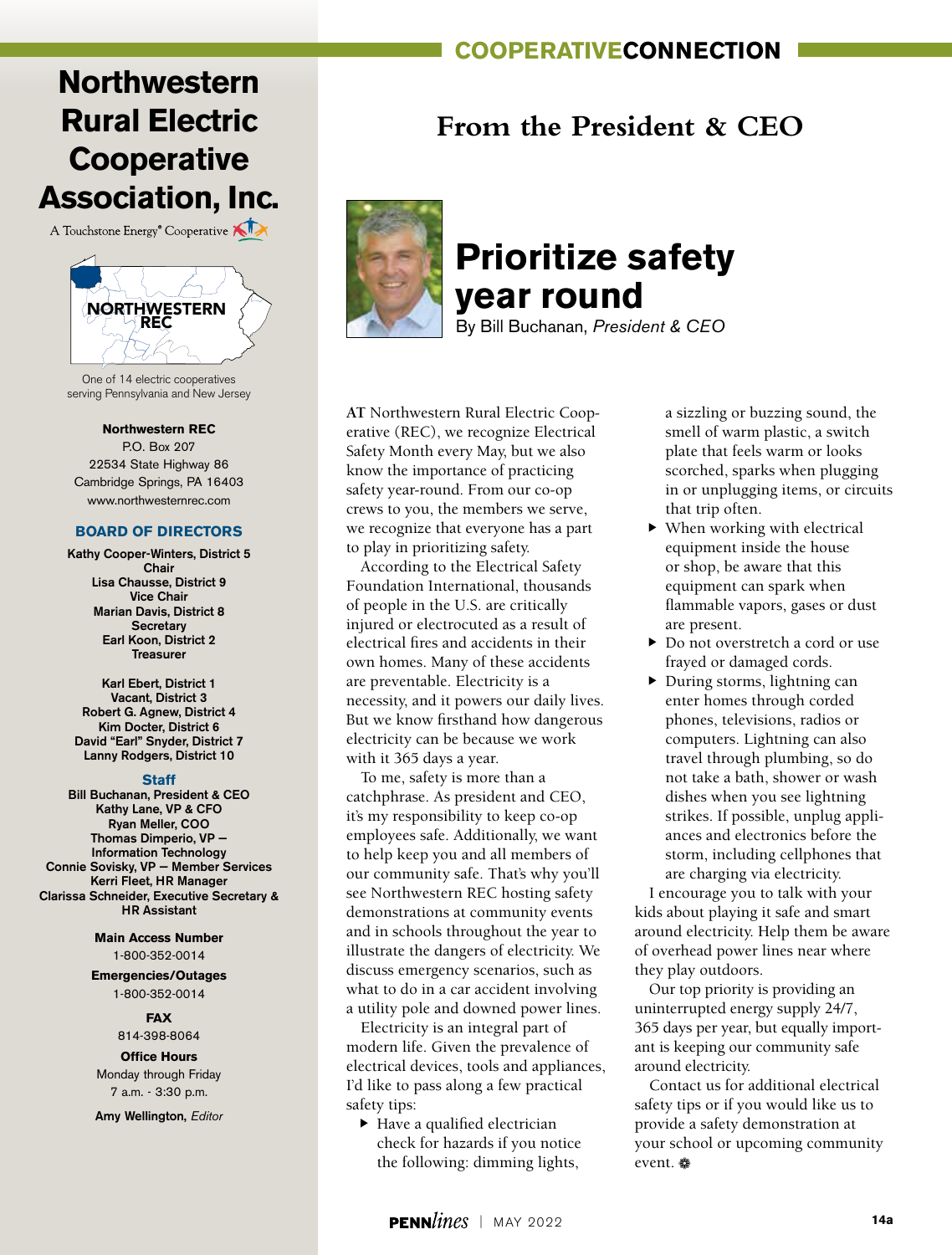# **Small coin with a huge meaning**

And other metal detecting treasures of one cooperative member

By Amy Wellington, *Director of Communications*



UNCOVERING CO-OP HISTORY: Dave Van Cise, left, found the Willie Wiredhand commemorative coin on George Dayton's property.

**IT ALL** began about four years ago during hunting season, when a friend lost a gold ring while gutting a deer. This ring had great sentimental value to the distraught hunter, so Dave Van Cise borrowed a metal detector from another friend and began searching. He and his girlfriend, Tammy Hert, spent hours "swinging," as they say in metal-detecting speak when referring to the motion of the detector. They found lots of interesting items, he said, but not the ring.

That is until they had given up and were heading back to the house. Hert happened to look down at just the right moment. There it was in the tracks left by a four-wheeler — the ring. Despite finding the ring without the aid of the

metal detector, Van Cise was hooked.

Van Cise lives on co-op lines at the top of a rolling country hill, just northeast of Townville in Crawford County. Looking toward Townville from his

property, you can see the old Fiely farm on the next hill. "This is God's country," I've heard people say about Steuben Township, and I can certainly see why.

I was called to the Van Cise property to see a special coin he found while metal detecting on his neighbor's land. Van Cise prefers to hunt for coins. One of his most prized finds is an Indian head penny

from 1869, which he believes is worth about \$89. He's not in it to make money, though, Van Cise says. He hasn't yet sold any of his finds and never really intends to.

But that wasn't the coin I was there to see.

With his Minelab Equinox metal detector, Van Cise can precisely zero in on specific coins. For example, when the device displays the number 27, he knows it could be a dime, 31 indicates a quarter, 24 is a penny, and more specifically, 19 is an Indian head penny. The number 16 on the display means gold, but Van Cise typically ignores that number because it also is the number for old beer tabs — and there are far more of those in the ground than gold jewelry.

According to Van Cise, one of his metal-detecting friends explains the odds of finding gold very pointedly. For every 1,500 beer tabs found, there is one gold ring. Those are some very disheartening odds.

Van Cise chooses to metal detect wherever he can obtain permission, usually on his friends' or family's properties. But there is a method to his metal-detecting process — or a science — that he employs. Using an old map book of all the townships in Crawford County from 1876, Van Cise can identify where buildings used to be to home in on a location. The map book



TREASURE TROVE: Dave Van Cise displays many of his treasures, each with a unique story of its own.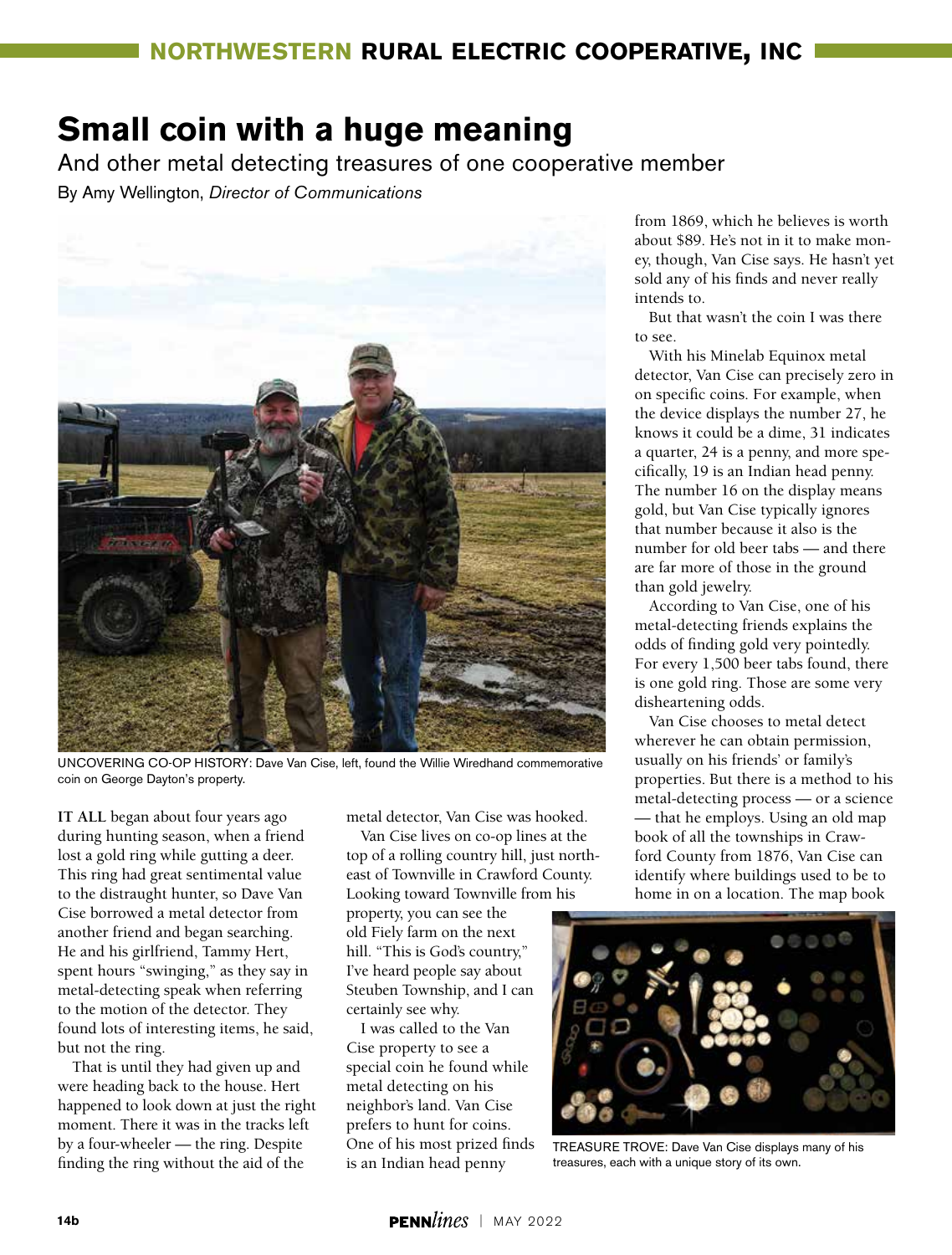

On June 21, 1960 the contracts were signed for the construction of your ne Headquarters Building. Those participating in the signing pictured above are: Seated left to right - Harry Burrows, President of your Electric Co-op; A. C. Henneous, Lakes Electric; W. M. DeArment, Associated Contractors. Standing left to right -Wm. Gorman, Co-op Attorney; H. Dale Mamford, Co-op Secretary; Wm. C. Bloom-stine, bondman; Winifred Nuber, Secretary, Lakes Electric; J. H. Moss, bondman; and Francis Davidson, Architect.



itself is a beautiful old relic of prints with hand-drawn details and extremely accurate information.

There could have been an old mill or church or barn on a property back in 1876 that is no longer there. Those are all great areas to metal detect, according to Van Cise, so is swinging near old foundations.

You will find far more trash than treasures, however, which I, too, have discovered metal detecting on my own property. Van Cise simply enjoys spending the time metal detecting, whether he finds any treasures or not. It's his alone time, where he can clear his head.

But when you find that one treasure, you certainly can't wait to share it with others. That's what happened about a year ago, when Van Cise found a very

interesting coin on the property of his neighbor, George Dayton.

The Van Cise family has deep roots in Crawford County and has owned various properties in Steuben Township for many generations. They have been co-op members since electricity was first available at their farm. According to Van Cise's father, Gordon, there wasn't any electricity in their area until around 1938. The elder Van Cise remembers his own father telling stories about how he helped set poles to bring electric to the rural area. In a way, they could be considered some of the forefathers of Northwestern Rural Electric Cooperative (REC).

Van Cise discovered there was a coin buried just below the surface on Dayton's property. He dug up this shiny





THE COIN: The images above show the front and back of the silver jubilee coin, respectively. Northwestern's 24th annual meeting was held in August 1960 at the Crawford County Fairgrounds.

ANNUAL MEETING LUNCH ON WILLIE WIREDHAND: The image at left was found in the official annual meeting notice for August 1960.

aluminum coin that's about the size of a 50 cent piece. There was a cartoon character on one side with the words, "Willie Wiredhand Value Coin." The other side revealed the purpose of this unique coin, dated 1960: It was the silver jubilee (25th anniversary) of America's rural electric systems.

Van Cise was excited to share this find with his buddy, Rob Burns, who worked for Northwestern REC at the time. News of this coin made its way through the co-op like wildfire and landed in my inbox. Burns has since retired from the co-op, but was more than happy to connect me recently with Van Cise.

Doing a little digging of my own — in the co-op archives — I was able to track down Northwestern's official annual meeting

notice from 1960, which would have been the co-op's 24th anniversary. And sure enough, there it was: an image of the silver jubilee coin worth \$1 toward lunch for one member.

Willie Wiredhand has been the mascot for electric cooperatives since 1950, and the coin itself was to commemorate the 25th anniversary of rural electrification, which began in 1935 when President Franklin D. Roosevelt created the Rural Electrification Administration.

Although that little coin has no monetary value, it is certainly a priceless artifact for us and other co-ops across the nation. It represents the magnificent movement that brought light to rural America. Thank you, Dave, for sharing your find with us. Keep on swinging! a